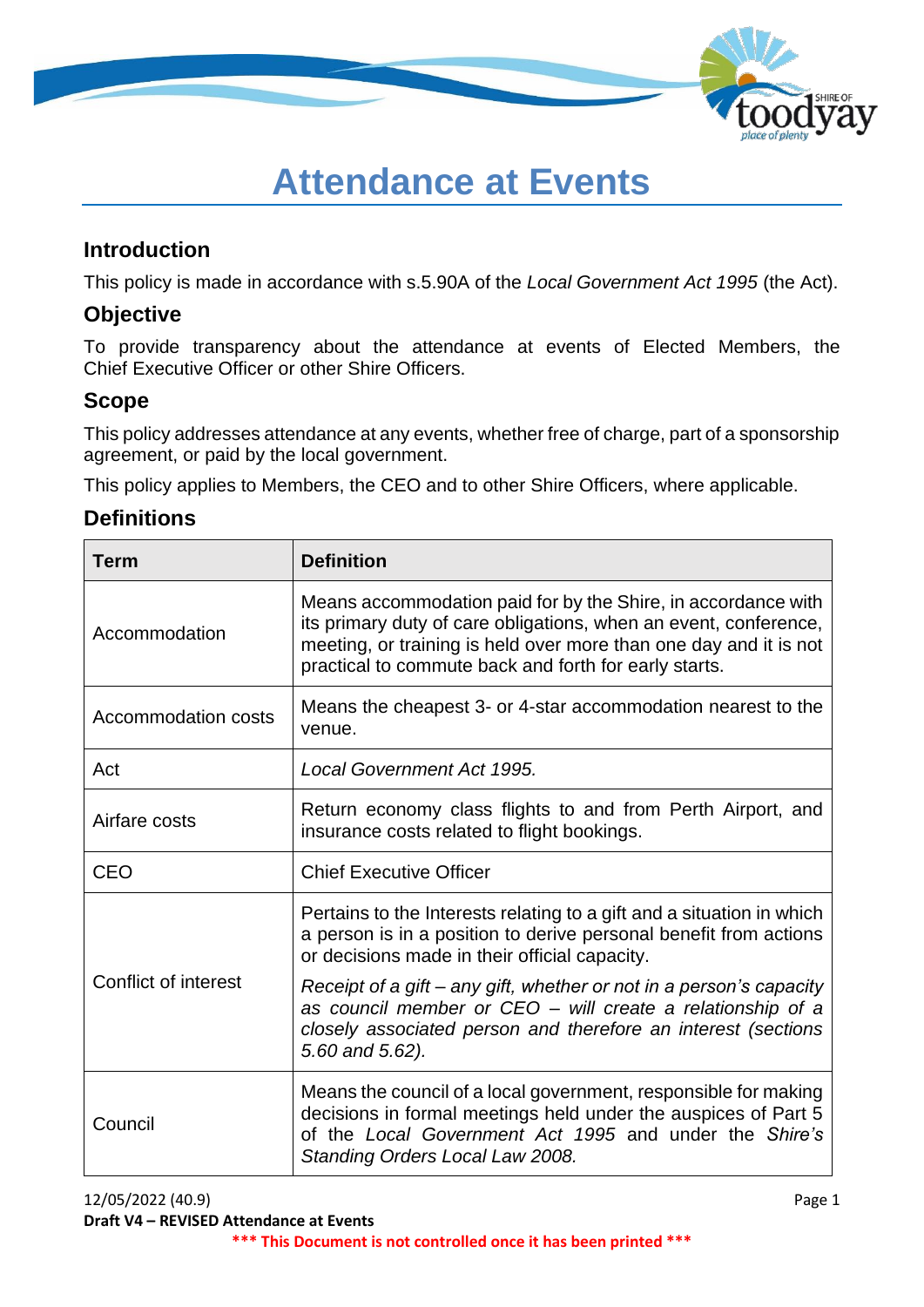| <b>Term</b>                                                            | <b>Definition</b>                                                                                                                                                                   |  |  |
|------------------------------------------------------------------------|-------------------------------------------------------------------------------------------------------------------------------------------------------------------------------------|--|--|
|                                                                        | includes the following -                                                                                                                                                            |  |  |
|                                                                        | (a)<br>a concert;                                                                                                                                                                   |  |  |
|                                                                        | a conference;<br>(b)                                                                                                                                                                |  |  |
| Events                                                                 | a function;<br>(c)                                                                                                                                                                  |  |  |
|                                                                        | (d)<br>a sporting event;                                                                                                                                                            |  |  |
|                                                                        | (e)<br>an occasion of a kind prescribed for the purposes of this<br>definition.                                                                                                     |  |  |
| Interest                                                               | (a)<br>means an interest that could, or could reasonably be<br>perceived to, adversely affect the impartiality of the<br>person having the interest; and                            |  |  |
|                                                                        | includes an interest arising from kinship, friendship or<br>(b)<br>membership of an association.                                                                                    |  |  |
| Member                                                                 | means in relation to a council or committee, a Council Member<br>in the Act; Elected Member; or Councillor; or a member of the<br>committee.                                        |  |  |
| organisations                                                          | WALGA (but not LGIS);                                                                                                                                                               |  |  |
| prescribed                                                             | Local Government Professionals Australia (WA);                                                                                                                                      |  |  |
| https://www.dlgsc.wa.gov.a                                             | <b>Australian Local Government Association;</b><br>$\bullet$                                                                                                                        |  |  |
| u/docs/default-source/local-<br>government/circulars/depar             | A department of the public service;<br>$\bullet$                                                                                                                                    |  |  |
| tmental-circular-11-2019---<br>new-gifts-<br>framework.pdf?sfvrsn=6bc5 | A government department of another State, a Territory or<br>$\bullet$<br>the Commonwealth; and                                                                                      |  |  |
| $0fd3_4$                                                               | A local government or regional local government.                                                                                                                                    |  |  |
| Parking costs                                                          | Street parking costs, airport parking costs, and parking in secure<br>parking businesses (e.g. Wilsons Parking).                                                                    |  |  |
| Reasonable Expenses                                                    | Means claimable costs that are in accordance with policy that<br>has been established by the Council by Resolution and are<br>thereby deemed to be reasonable in the circumstances. |  |  |
| Regulations                                                            | Local Government (Administration) Regulations 1996.                                                                                                                                 |  |  |
| <b>Shire</b>                                                           | the Shire of Toodyay.                                                                                                                                                               |  |  |
| <b>Shire President</b>                                                 | Means a mayor or president elected by the council from<br>amongst the councillors.                                                                                                  |  |  |
| Travel                                                                 | Means the action of travelling from home to a location where an<br>event is being held whether that be within the region, the State                                                 |  |  |
| 25/05/2022 (40.9)                                                      | Page 2                                                                                                                                                                              |  |  |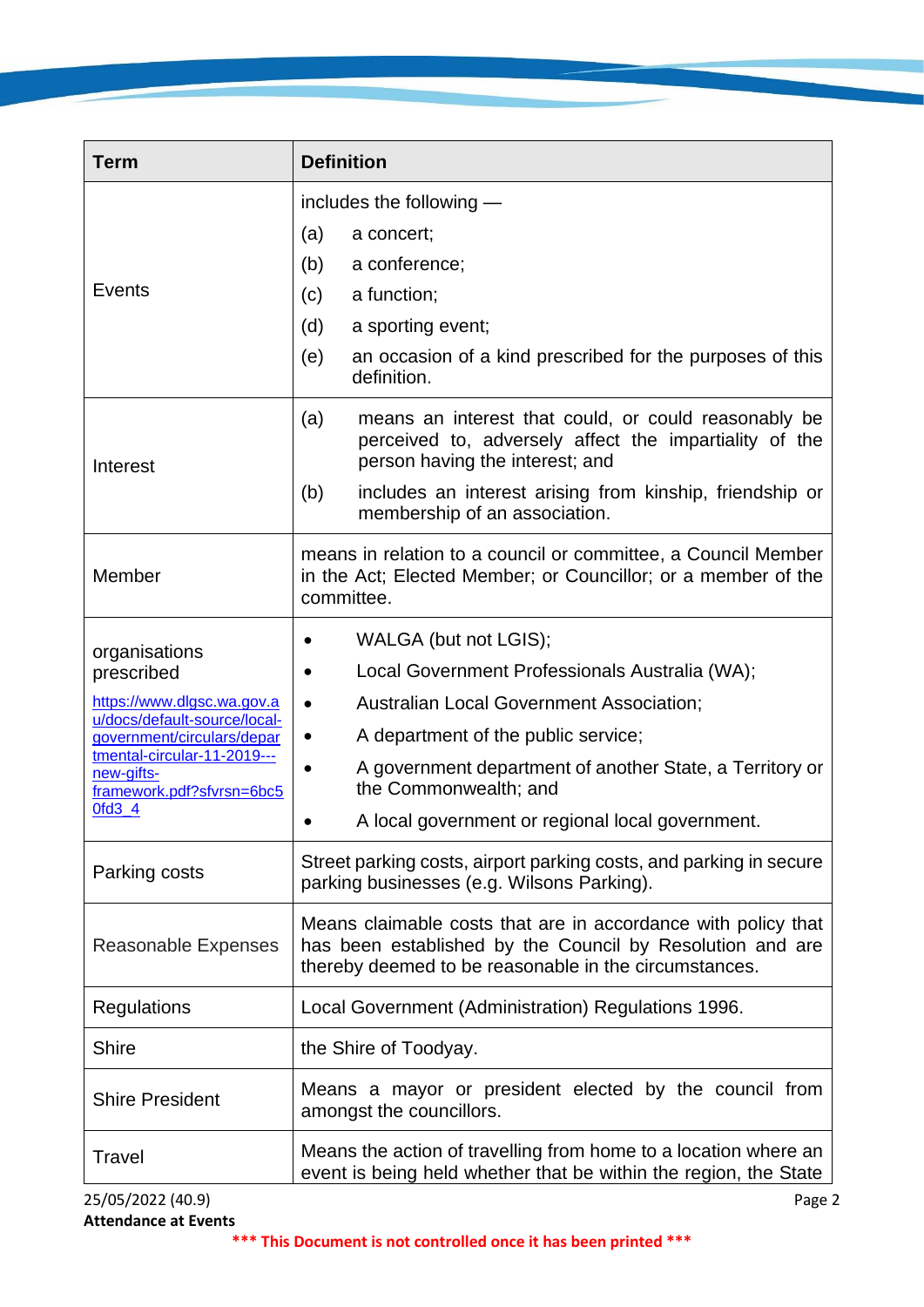| Term | <b>Definition</b>                                                                                                                                                                      |  |  |
|------|----------------------------------------------------------------------------------------------------------------------------------------------------------------------------------------|--|--|
|      | of WA or other places within Australia subject to the following<br>conditions:                                                                                                         |  |  |
|      | Travel within the State of WA is to an approved event;<br>Any proposed interstate travel to other places within<br>Australia must be approved through a formal decision of<br>Council. |  |  |

## **Policy Statement**

If a Member, CEO, or other Shire Officer attends an event in accordance with this policy, then no conflict of interest arises. Receipt of gifts is still required in accordance with gift and interest provisions contained in the Act. Acceptance of tickets and attendance at an event other than in accordance with this policy may also give rise to an interest.

## **1. Provision of Tickets to Events**

#### **1.1 Invitations**

All invitations or offers of tickets for a Member, CEO or Shire Officer to attend an event should be in writing and addressed to the CEO; either via email, or in person at the Shire's Administration Centre, 15 Fiennes Street, Toodyay.

Any invitation or offer of tickets received directly by a Member, or Shire Officer, not addressed to the CEO; should be referred to the CEO for consideration.

Where a Member or Shire Officer chooses to not refer the invitation or offer to the CEO for consideration, the Member or Shire Officer must ensure that it be disclosed in accordance with gift and interest provisions in the Act and provide a copy of that disclosure to the Shire President or the CEO, respectively.

#### **1.2 Authorised Events**

A list of events and attendees authorised by the Shire in advance of the event is provided in the table below. These Attendees are authorised to attend the events listed in accordance with this policy.

| Event                                            | Date of Event  | <b>Attendees</b>                                                        | Shire's<br><b>Contribution</b><br>to cost |
|--------------------------------------------------|----------------|-------------------------------------------------------------------------|-------------------------------------------|
| Targa West<br>(launch, pre-event and post event) | March / August | Shire President and<br><b>CEO</b><br><b>Partners</b>                    | Nil                                       |
| Avon Descent<br>(4 VIP Functions)                | August         | Shire President and<br>CEO<br><b>All Councillors</b><br><b>Partners</b> | Nil                                       |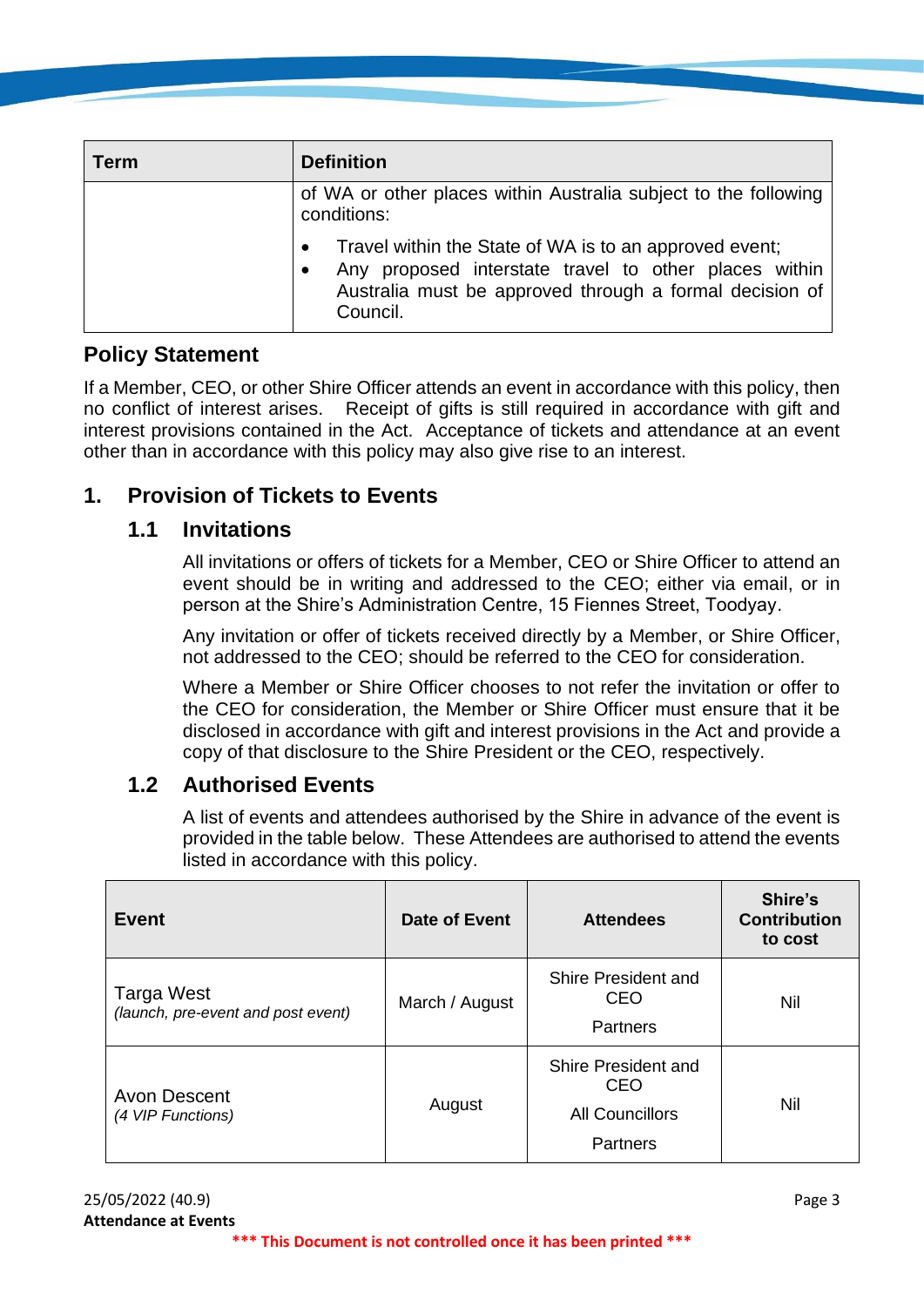| <b>Event</b>                             | <b>Date of Event</b>                                | <b>Attendees</b>                                                               | Shire's<br><b>Contribution</b><br>to cost |
|------------------------------------------|-----------------------------------------------------|--------------------------------------------------------------------------------|-------------------------------------------|
| <b>Toodyay Race Club</b>                 | October                                             | Shire President and<br><b>CEO</b><br><b>All Councillors</b><br><b>Partners</b> | Nil                                       |
| <b>Toodyay Agricultural Show</b>         | Sept/October                                        | Shire President and<br><b>CEO</b><br><b>All Councillors</b><br><b>Partners</b> | Nil                                       |
| <b>Toodyay District High School</b>      | Presentation of<br>Awards<br>throughout the<br>year | <b>Shire President</b><br>and $/$ or<br><b>CEO</b>                             | Nil                                       |
| Sandakhan<br>Scholarship<br>Presentation | November                                            | <b>Shire President</b><br>and $/$ or<br><b>CEO</b>                             | Nil                                       |
| Anzac Day                                | April                                               | Shire President and<br><b>CEO</b><br><b>All Councillors</b>                    | <b>Free Event</b>                         |
| Remembrance Day                          | November                                            | Shire President and<br><b>CEO</b><br><b>All Councillors</b>                    | <b>Free Event</b>                         |

#### **2. Approval of Attendance**

Applications may be made to the Shire President (for Members) and the CEO (for Shire Officers) regarding any events not captured at Clause 1.2 above.

#### **2.1 Member Considerations**

When making a decision regarding attendance applications, the Shire President will consider:

- (a) who is providing the invitation or ticket to the event;
- (b) the location of the event in relation to the local government (within the district or out of the district);
- (c) the role of the Member or CEO when attending the event (participant, observer, presenter) and the value of their contribution;

| 25/05/2022 (40.9)                                                | Page 4 |
|------------------------------------------------------------------|--------|
| <b>Attendance at Events</b>                                      |        |
| *** This Document is not controlled once it has been printed *** |        |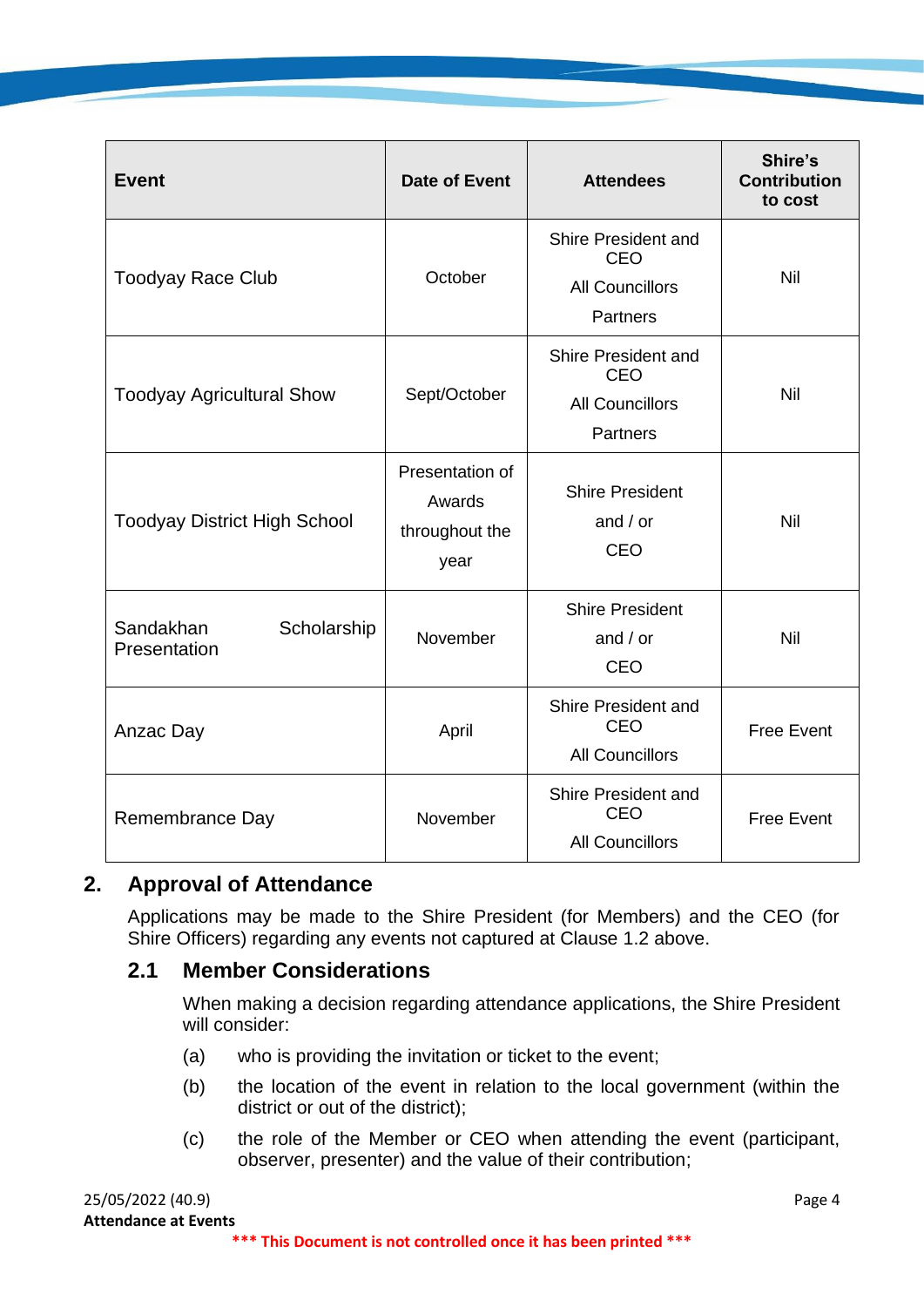- (d) whether the event is sponsored by the local government;
- (e) the benefit of local government representation at the event;
- (f) the number of invitations / tickets received; and
- (g) the cost to attend the event, including the cost of the ticket (or estimated value of the event per invitation) and any other expenses such as travel and accommodation.

#### **2.2 Shire Officer Considerations**

Where the CEO makes a discretionary decision regarding attendance applications, authorisation to attend may be given in regard to:

- (a) Events which meet a reasonable continuing professional development objective that is in accordance with the provisions of the Continuing Professional Development Policy; or
- (b) Professional Development activities within the provisions of the CEO's contract of employment;
- (c) Local events where the nominal combined value of tickets for the Shire Officer and partner is less than \$150 value; or
- (d) Invitations provided by:-
	- (i) organisations prescribed in the Department of Local Government, Sport and Cultural Industries Circular 11-2019; or
	- (ii) Regional Development Australia; or
	- (iii) a Local Government that is a member of the Avon Regional Organisation of Councils (AROC).

#### **3. Payments in respect of attendance**

- 3.1 Where an invitation or ticket to an event is provided free of charge, the Shire may contribute to appropriate expenses for attendance, such as travel and accommodation, for events outside the district if Council determines attendance to be of public value, subject to Council Policy.
- 3.2 For any events where a member of the public is required to pay, unless previously approved and listed in Clause 1.2 above; Council will determine whether it is in the best interests of the local government for a Member or the CEO or another Shire Officer to attend on behalf of the Council.
- 3.3 If the Council determines that a Member or the CEO should attend a paid event, the Shire will pay the cost of attendance and reasonable expenses, such as travel and accommodation subject to the Continuing Professional Development Policy.
- 3.4 Where partners of an authorised local government representative attend an event, any tickets for that person, if paid for by the local government, must be reimbursed by the representative unless expressly authorised by the Council.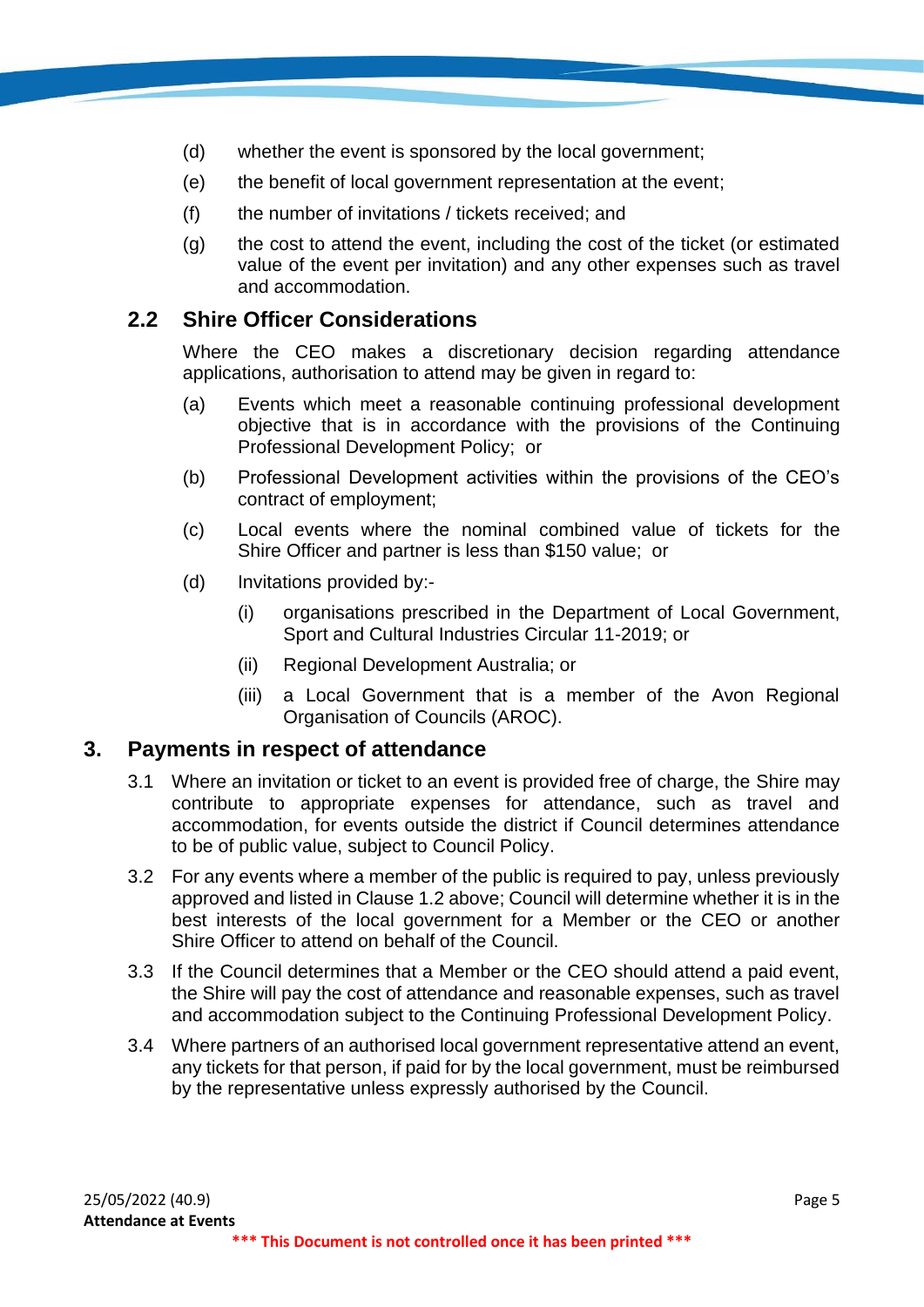# **Reference Information**

- [Local Government Payments and Gifts to Members](https://www.toodyay.wa.gov.au/documents/327/local-government-payments-and-gifts-to-members) (GOV8);
- [Continuing Professional Development](https://www.toodyay.wa.gov.au/documents/321/continuing-professional-development) Policy (GOV9);
- [Council Delegates Roles and Responsibilities](https://www.toodyay.wa.gov.au/documents/323/council-delegates-roles-and-responsibilities) Policy (GOV12); and
- [Risk Management](https://www.toodyay.wa.gov.au/documents/110/risk-management) (ADM18) containing the Risk Matrix tables.
- [https://www.dlgsc.wa.gov.au/docs/default-source/local](https://www.dlgsc.wa.gov.au/docs/default-source/local-government/circulars/departmental-circular-11-2019---new-gifts-framework.pdf?sfvrsn=6bc50fd3_4)[government/circulars/departmental-circular-11-2019---new-gifts](https://www.dlgsc.wa.gov.au/docs/default-source/local-government/circulars/departmental-circular-11-2019---new-gifts-framework.pdf?sfvrsn=6bc50fd3_4)[framework.pdf?sfvrsn=6bc50fd3\\_4](https://www.dlgsc.wa.gov.au/docs/default-source/local-government/circulars/departmental-circular-11-2019---new-gifts-framework.pdf?sfvrsn=6bc50fd3_4)

# **Legislation**

*Local Government Act 1995*

- 5.90A. Policy for attendance at events;
- s.5.99A. Allowances for council members in lieu of reimbursement of expenses;
- s.5.100A. Gifts to council members.

*Local Government (Administration) Regulations 1996 (Part 8 local government payments and gifts to members)*

• r.31. Expenses to be reimbursed (Act s. 5.98(2)(a) and (3)).

## **Associated documents**

Expense Reimbursement Form.

Gift Registration Form.

#### **Version control information**

| <b>Version No.</b> | <b>Date Issued</b> | <b>Review</b><br>position | Developed by              | <b>Approved by</b> |
|--------------------|--------------------|---------------------------|---------------------------|--------------------|
| V <sub>1</sub>     | 25/02/2020         | Adopted                   | <b>CEO</b>                | Council            |
| V <sub>2</sub>     | 25/05/2022         | <b>Review</b>             | <b>Executive Services</b> | Council            |

| Document control information           |                                |  |
|----------------------------------------|--------------------------------|--|
| <b>Document Theme</b>                  | Governance                     |  |
| <b>Document Category</b>               | Governance                     |  |
| <b>Document Title</b>                  | Attendance at Events           |  |
| Document ID                            | GOV <sub>14</sub>              |  |
| <b>Document Owner (position title)</b> | <b>Chief Executive Officer</b> |  |